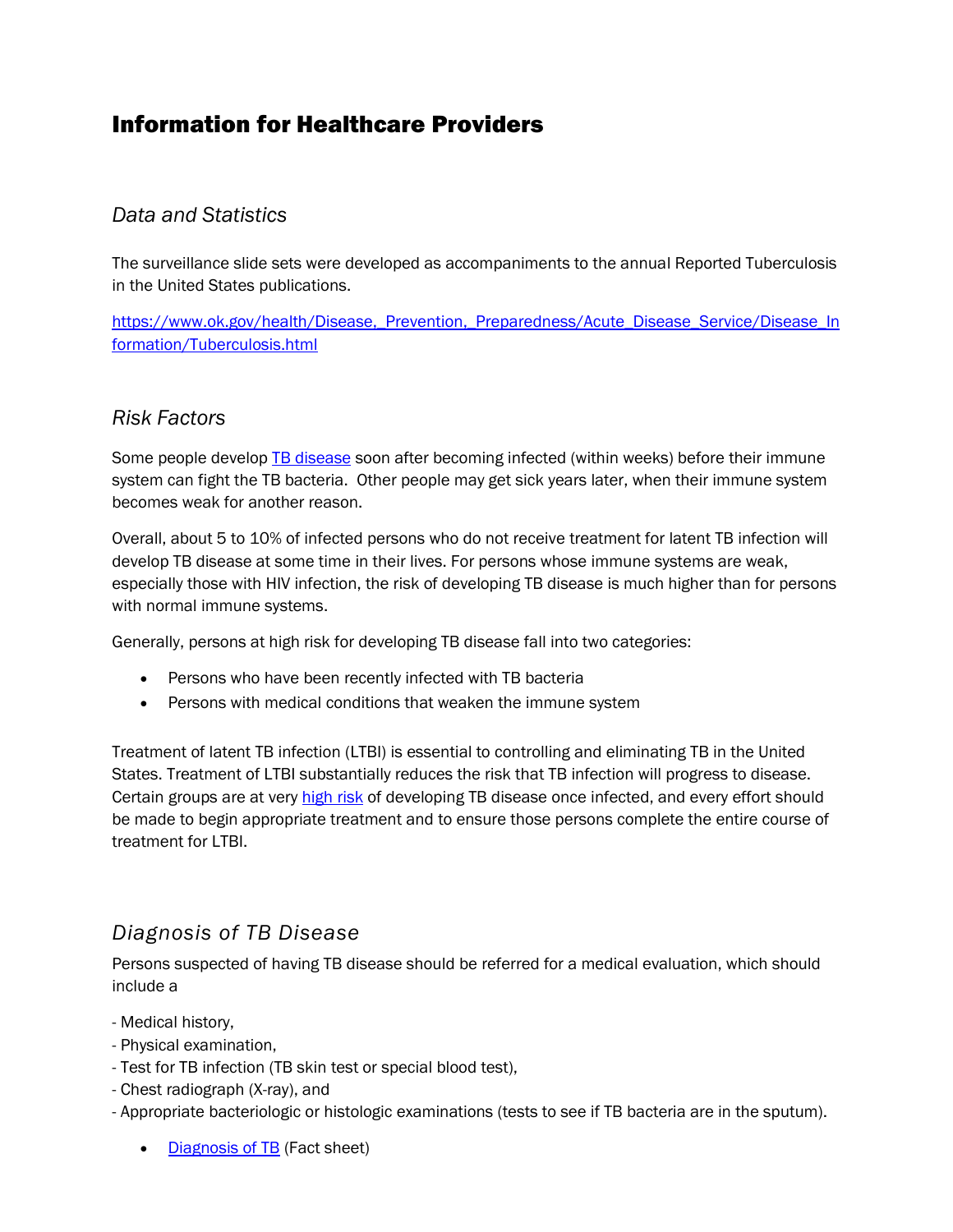# *Who Can Receive a TB skin test (TST)?*

Most persons can receive a TST. TST is contraindicated only for persons who have had a severe reaction (e.g., necrosis, blistering, anaphylactic shock, or ulcerations) to a previous TST. It is not contraindicated for any other persons, including infants, children, pregnant women, persons who are HIV-infected, or persons who have been vaccinated with BCG.

# *How is the TST administered?*

The TST is performed by injecting 0.1 ml of tuberculin purified protein derivative (PPD) into the inner surface of the forearm. The injection should be made with a tuberculin syringe, with the needle bevel facing upward. The TST is an intradermal injection. When placed correctly, the injection should produce a pale elevation of the skin (a wheal) 6 to 10 mm in diameter.

## *How is the TST Read?*

The skin test reaction should be read between 48 and 72 hours after administration. A patient who does not return within 72 hours will need to be rescheduled for another skin test.

The reaction should be measured in millimeters of induration (palpable, raised, hardened area or swelling). The reader should not measure erythema (redness). The diameter of the indurated area should be measured across the forearm (perpendicular to the long axis).

# *How Are TST Reactions Interpreted?*

Skin test interpretation depends on two factors:

- Measurement in millimeters of the induration
- Person's risk of being infected with TB and of progression to disease if infected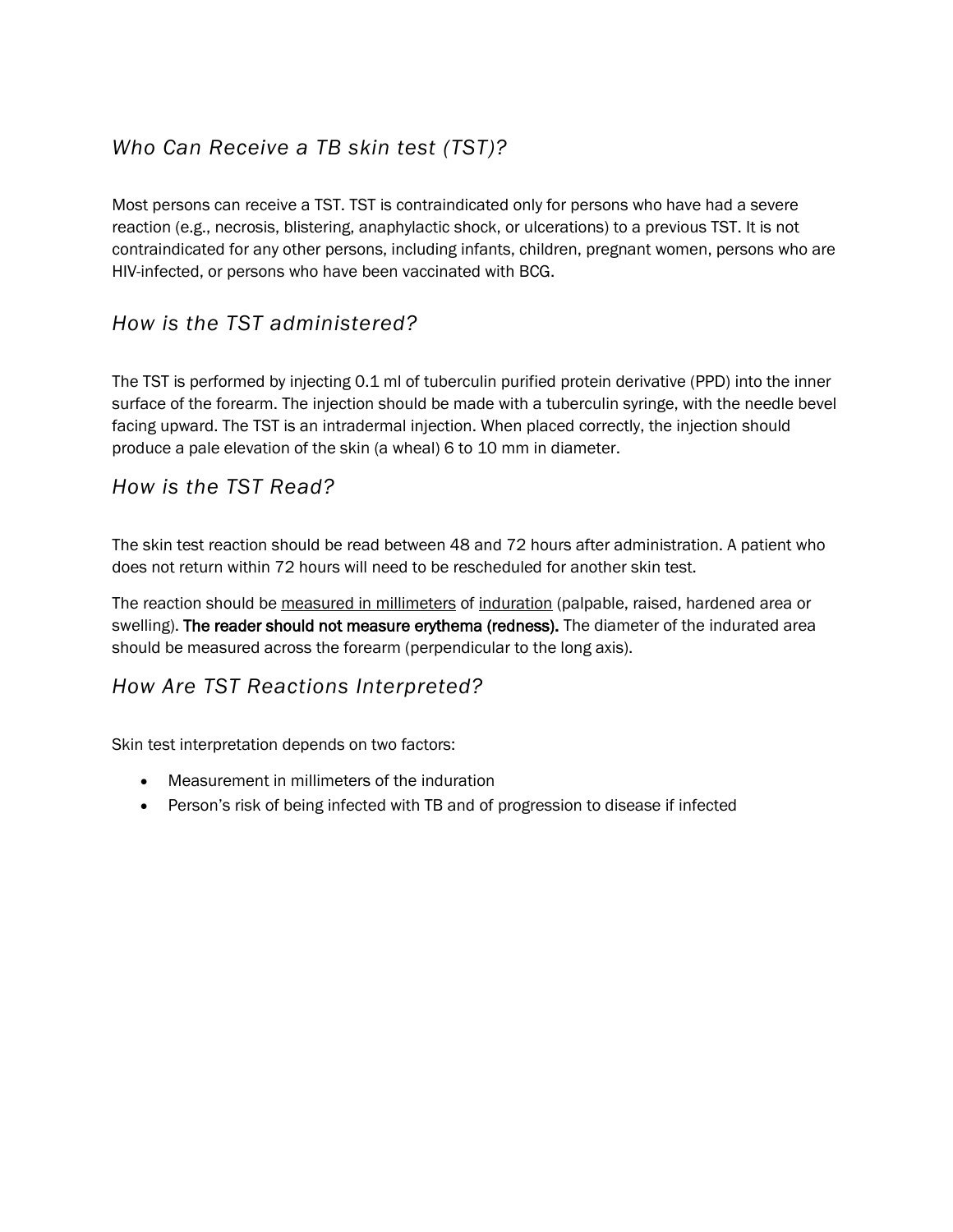# *Classification of the Tuberculin Skin Test Reaction*

| An induration of 5 or more<br>millimeters is considered positive in                                                                                                       | An induration of 10 or<br>more millimeters is                                           | An induration of 15 or more<br>millimeters is considered positive      |
|---------------------------------------------------------------------------------------------------------------------------------------------------------------------------|-----------------------------------------------------------------------------------------|------------------------------------------------------------------------|
| -HIV-infected persons                                                                                                                                                     | considered positive in                                                                  | in any person, including persons<br>with no known risk factors for TB. |
| -A recent contact of a person with TB<br>disease                                                                                                                          | -Recent immigrants (< 5<br>years) from high-<br>prevalence countries                    | However, targeted skin testing<br>programs should only be<br>conducted |
| -Persons with fibrotic changes on<br>chest radiograph consistent with                                                                                                     | -Injection drug users                                                                   |                                                                        |
| prior TB                                                                                                                                                                  | -Residents and                                                                          |                                                                        |
| -Patients with organ transplants                                                                                                                                          | employees of high-risk<br>congregate settings                                           |                                                                        |
| -Persons who are immunosuppressed<br>for other reasons (e.g., taking the<br>equivalent of >15 mg/day of<br>prednisone for 1 month or longer,<br>taking TNF-a antagonists) | -Mycobacteriology<br>laboratory personnel                                               |                                                                        |
|                                                                                                                                                                           | -Persons with clinical<br>conditions that place<br>them at high risk                    |                                                                        |
|                                                                                                                                                                           | -Children $\leq 4$ years of<br>age                                                      |                                                                        |
|                                                                                                                                                                           | - Infants, children, and<br>adolescents exposed to<br>adults in high-risk<br>categories |                                                                        |

# *Testing for TB in BCG-Vaccinated Persons*

[BCG,](http://www.cdc.gov/tb/topic/vaccines/default.htm) or bacille Calmette-Guérin, is a vaccine for TB disease. Many persons born outside of the United States have been BCG-vaccinated. BCG vaccination may cause a positive reaction to the TB skin test, which may complicate decisions about prescribing treatment. Despite this potential for BCG to interfere with test results, the TB skin test is not contraindicated for persons who have been vaccinated with BCG. The presence or size of a TB skin test reaction in these persons does not predict whether BCG will provide any protection against TB disease. Furthermore, the size of a TB skin test reaction in a BCG-vaccinated person is not a factor in determining whether the reaction is caused by **latent TB** infection (LTBI) or the prior BCG vaccination.

The special blood tests (interferon-gamma release assays [IGRAs]), unlike the TST, are not affected by prior BCG vaccination and are less likely to give a false-positive result.<http://www.tspot.com/>

# *QuantiFERON®-TB Gold and T-Spot® Testing*

The are a whole-blood test(s) for use as an aid in diagnosing *Mycobacterium tuberculosis* infection, including latent tuberculosis infection (LTBI) and tuberculosis (TB) disease. These tests were approved by the U.S. Food and Drug Administration (FDA) in 2005.

*Multi-drug resistant TB*